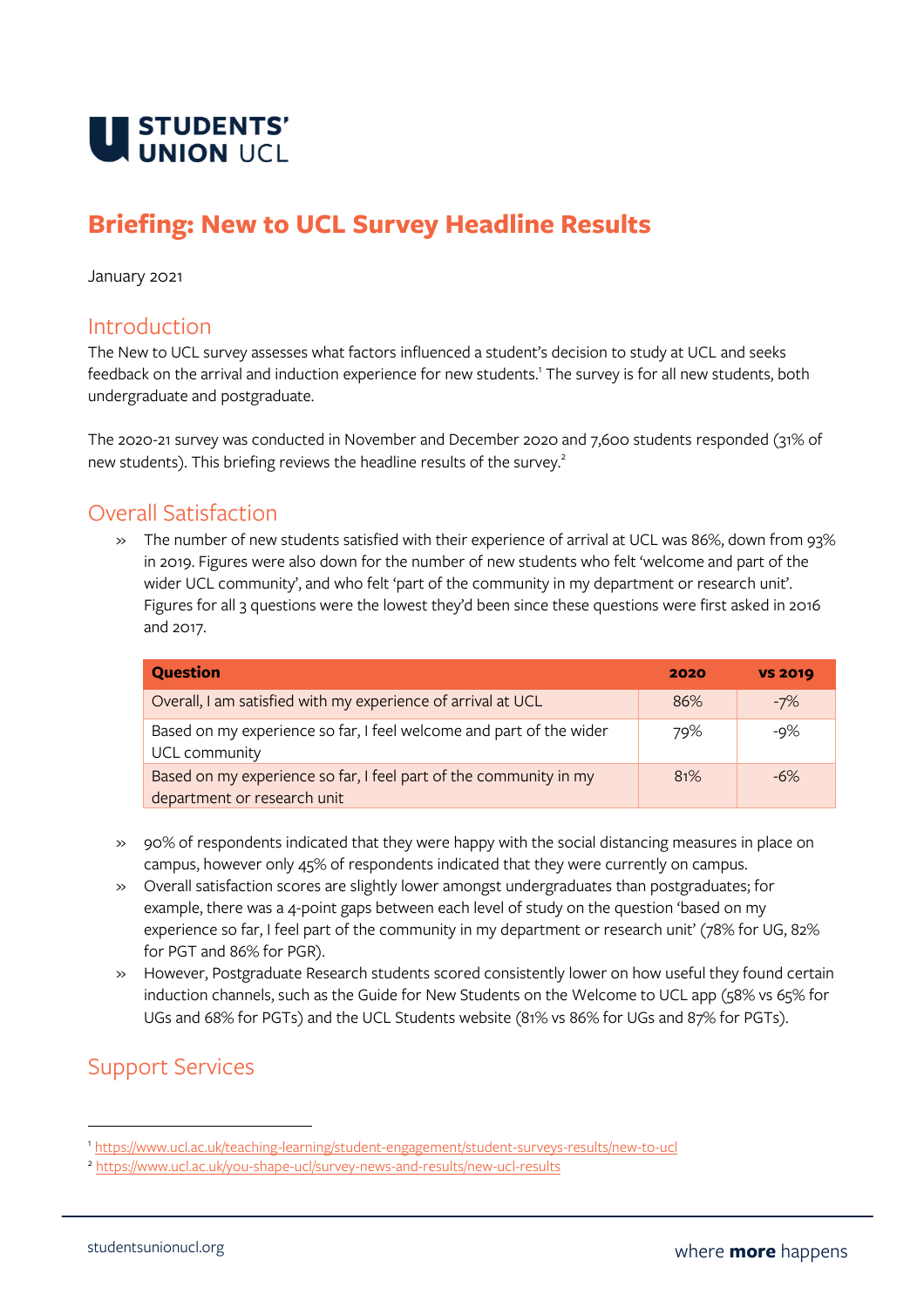- » There was an increased level of awareness of various UCL support services this year compared to 2019, with UCL funding (71% vs 60% in 2019), UCL Careers (90% vs 82% in 2019), and immigration advice (72% vs 64% in 2019) seeing the highest increases in score.
- » When broken down by level of study, postgraduate research respondents were consistently more aware of how to access support services than undergraduate students, with postgraduate taught students falling in the middle of these two groups. Awareness of support services was also consistently lower amongst UK respondents than EU or non-EU respondents.
- » However, there were some unsurprising drops in certain areas due to the pandemic, including being able to access the libraries at UCL (79% vs 95% in 2019. Certain online resources such as accessing online library resources, also saw a slight drop in score (91% vs 92% in 2019).

### Admissions & Decisions

» Despite it still being the biggest factor mentioned in response to the question 'what, if anything, might have stopped you from studying your chosen degree programme here', fewer students than in previous years mentioned the cost of living in London, possibly due to the change in circumstances because of Covid-19.

| What, if anything, might have stopped you from |     | 2019 | 2018 | 2017 | 2016 |  |
|------------------------------------------------|-----|------|------|------|------|--|
| studying your chosen degree programme here?    |     |      |      |      |      |  |
| Cost of living in London                       | 37% | 45%  | 48%  | 44%  | 50%  |  |

» 18% of respondents said that risk of exposure to Covid infection might have stopped them from studying at UCL this year, with 14% stating that social distancing restrictions implemented in response to Covid-19 may have put them off.

### Accommodation

- » Of students living in UCL managed accommodation, there was a decrease in the number of respondents who felt that they were 'aware of all the support available to residents in my halls or house', with this figure 8% lower than in 2019 (72% vs 80%).
- » Halls of residence with particularly high scores across accommodation questions include Goldsmid House (94% average across 6 questions), Unite Beaumont Court (93%) and Unite Stapleton House (90%). Halls with particularly low scores include Campbell House East (75% average), James Lightill House (74%) and John Tovell House (74%).

### Students' Union

» Perhaps due to Covid, there were significant drops on the questions regarding whether respondents found the Welcome Fair useful (59% vs 80% in 2019) and whether the social events in the first week helped them to settle in (58% vs 77% in 2019). Figures were lowest amongst undergraduate and UK home students.

»

| <b>Question</b>                                                          | 2020 | <b>VS</b> | <b>UG</b> | <b>PGT</b> | <b>PGR</b> | <b>UK</b> | EU  | Non- |
|--------------------------------------------------------------------------|------|-----------|-----------|------------|------------|-----------|-----|------|
|                                                                          |      | 2019      |           |            |            |           |     | EU   |
| I found the social events in<br>the first week helped me to<br>settle in | 58%  | $-19%$    | 52%       | 63%        | 56%        | 46%       | 50% | 70%  |
| I found the Welcome Fair<br>useful                                       | 59%  | $-21%$    | 53%       | 64%        | 63%        | 46%       | 49% | 72%  |